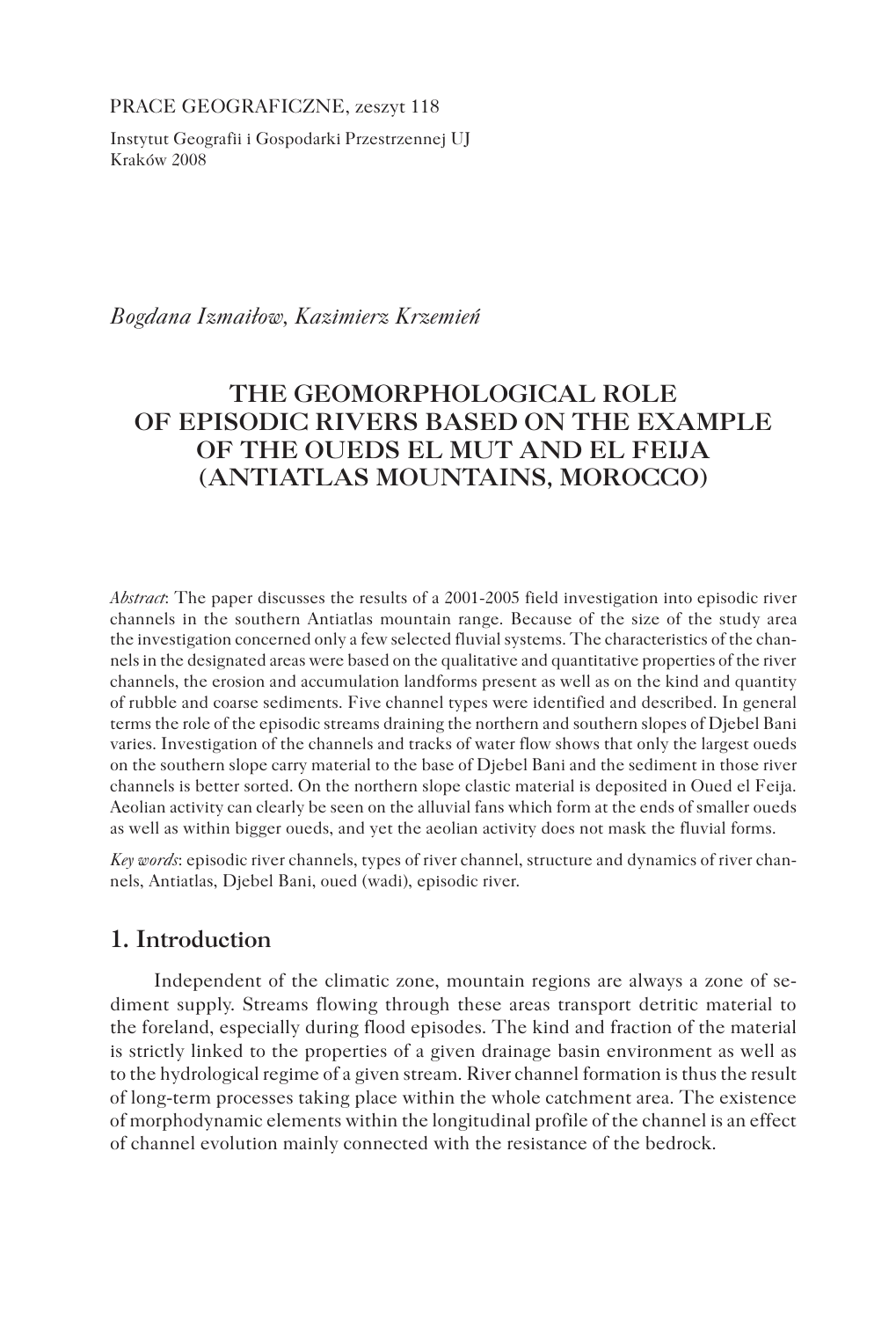The aim of this research carried out in the southern Antiatlas was the investigation of the formation of typical episodic river channels and the determination of the geomorphological role of these streams in the transformation of the relief of the region. Under expedition conditions very small channel systems had to be taken into consideration because of limited time and possibilities for a wider investigation. Thus one of the tributaries of Oued el Mut had to be chosen for investigation. This river drains the southern slopes of Djebel Bani. The other river investigated was Oued el Feija whose tributaries drain the northern slope of Djebel Bani (Figure 1).

### **2. Methods**

Field research in the Djebel Bani area was carried out in March 2001 and in February 2005. For detailed investigation of the Oued el Mut channel, the channel was mapped using a special protocol and manual (Kamykowska et al. 1999). This method had been developed for the application in various mountain regions, especially for the Carpathian Mountains. The whole channel system of Oued el Mut has been mapped using this method.

The basic elements of the channel were described based on the channel structure and the characteristics of the channel landforms and they were later thoroughly analysed. The evaluation of the channel characteristics in these reaches consisted of: the quantitative and qualitative properties of the channel, erosion and accumulation landforms and the kind and fraction of the rubble and coarse sediment. All the data was collected during a period with no evidence of recent water flow in the channel. The team was able to move on foot as a camp was built on the Djebel Bani foreland. Eleven reaches of Oued el Mut, 14 km long, were mapped (Figures 2, 3). Oued el Feija channel was investigated with the use of survey mapping methods by research patrols along the whole length of the river and the aim of this investigation was to work out the rules for river formation as well as the formation rules of the adjacent and tributary episodic streams draining the northern slope of Djebel Bani (Figure 1). The following topographic maps were used for the preparation of the paper: 1:20 000, 1:250 000 together with a geological map of the region (1:200 000) (*Carte topographique du Maroc* 1948, 1991, *Carte geologique du Maroc* 1989).

#### **3. Area investigated**

The area investigated is situated on the border between the Antiatlas mountains and the vast and varied Sahara Desert. The oueds chosen for the investigation drain the slopes of the Djebel Bani mountain range (southern Antiatlas). Oued el Feija drains the northern slopes of Djebel Bani and joins Oued Dra south of Zagora (Figure 1).

Oued el Mut drains the southern slope of Djebel Bani and reaches the wide depression where Oued Dra also flows. This area is particularly interesting because most of the episodic streams draining the Antiatlas disappear in the Sahara Desert, but south of Zagora Oued Dra changes its course turning south-westward. In the past, episodic rivers flowing down from the Atlas Mountains occasionally reached the Atlantic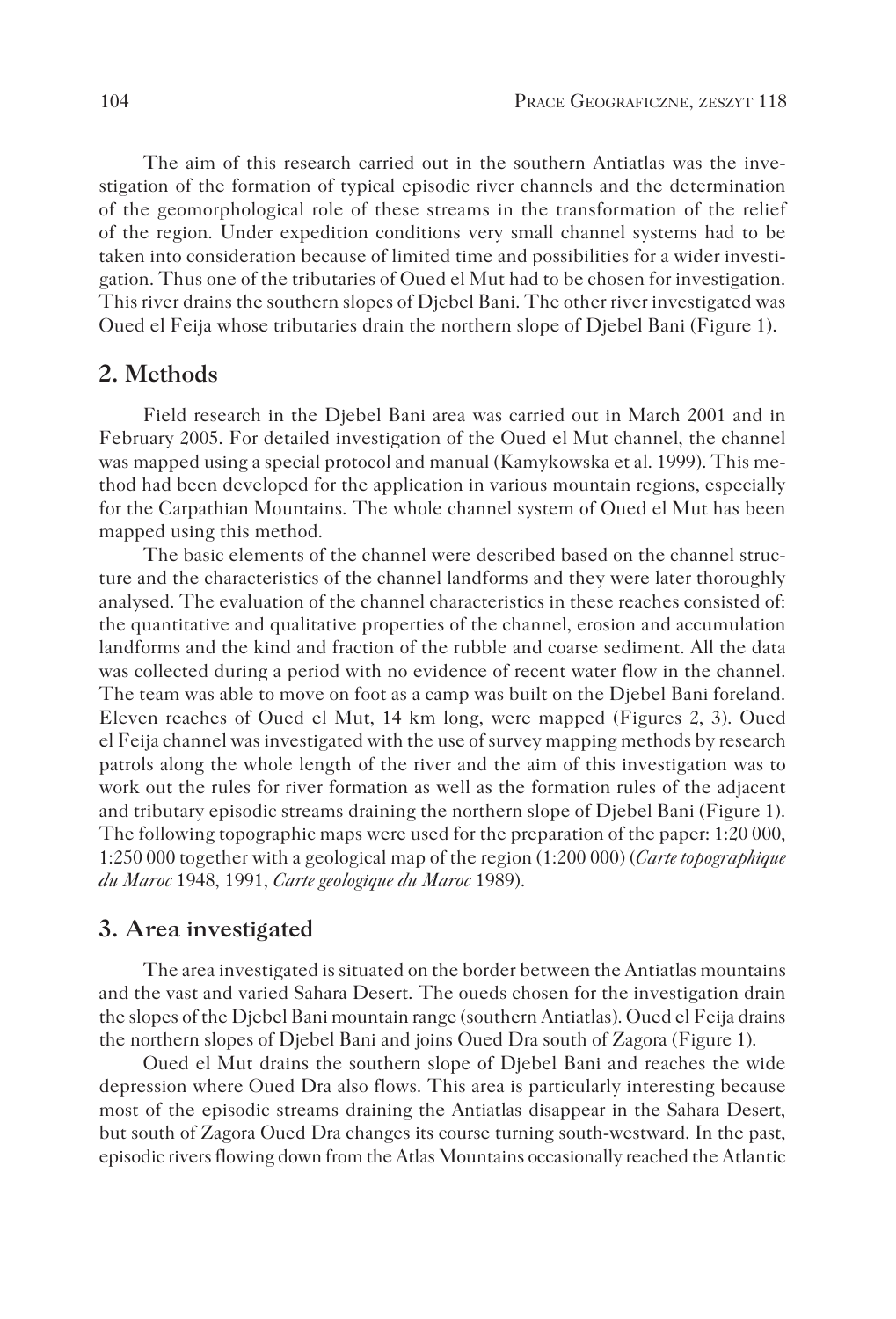Ocean. Today, cultivation in the Oued Dra valley and the construction of reservoirs in the upper part of the valley have resulted in the river drying out short of its previous regular terminus.

Oued el Feija valley is one of the biggest Antiatlas valleys and is situated parallel to the main mountain ranges, between the Djebel Bani range in the south and Djebel Mestra and Djebel Amergou in the north. The catchment area of this river covers 1875.2 km<sup>2</sup> and it is situated at an altitude of 1962 m a.s.l. on the Graga ridge northwest and at approximately 600 m a.s.l. at its mouth where it joins Oued Dra. Oued el Feija is about 100 km long. The drainage area of this river is built of: Precambrian formations in the north-west (andesite, trachite, granite and dolomite formations as well as red quartzite sandstones) and Cambrian dolomites, green clay sandstones and quartzite sandstones in the south. The southern part of the catchment area in the Djebel Bani region is built of a variety of Ordovician quartzite sandstones and clay sandstones. The sedimentary rocks in the whole area investigated are monoclinally tilted to the south, with a small gradient from the oldest to the youngest sediments.

The bottom of Oued el Feija valley is 1-16 metres wide and it is covered with Pleistocene and Holocene formations that build wide alluvial fans and terrace levels. The alluvial fans are mainly built of sandy-gravel formations and in close proximity to the river mouths they consist of gravel fractions. The channel itself is built of gravel and sand and is from a few to several metres wide.

Within the broad el Feija river valley lie the remains of five accumulation terraces or erosion glacis and these are usually covered by alluvial fans. These terraces were formed during five pluvial periods, each of them being the equivalent of a glaciation or interglacial period (Coque 1977).

Oued el Feija valley is asymmetrical, the left, northern slopes are long and gentle while the right, southern slopes are short and steep. Also the bottom of the valley echoes this asymmetry. The valley bottom on the left bank of Oued el Feija is wide and slopes southwards, while the right bank is very narrow. Terraces and alluvial fans from the Amirien period (Mindel + interglacial Mindel/Riss period) cover most of the area within the bottom of the valley and they are best formed in the northern part of the oued. Within this area three barchans have recently been formed near the town of Zagora and they represent various different stages of formation.

Oued el Mutis is a typical landform draining the southern slopes of the Djebel Bani range between Foum Zguid and Tagounite and it has not been anthropogenically altered. The drainage basin of this river covers  $44.5 \text{ km}^2$  and it is situated at an altitude of 1110 m a.s.l. on the Djebel Bani range to 540 m a.s.l. on its foreland within the Erg Souar depression where Oued Dra flows (Figure 1). The area is mainly built of Ordovician sandstones of various Djebel Bani formations (Figure 2). Djebel Bani is divided eastwards into two ridges – the northern Djebel Bani I and the southern Djebel Bani II. In the north the area investigated is built up of Rouid-Aïssa formation which consists mainly of grey-blue, green sandstones and pink quartzite sandstones. These rocks (sandstones) are monoclinally folded southwards with an inclination of 6 degrees. The surface of this monocline is often either the surface of the slope or the bottom of the river channel. These formations are covered by regular joint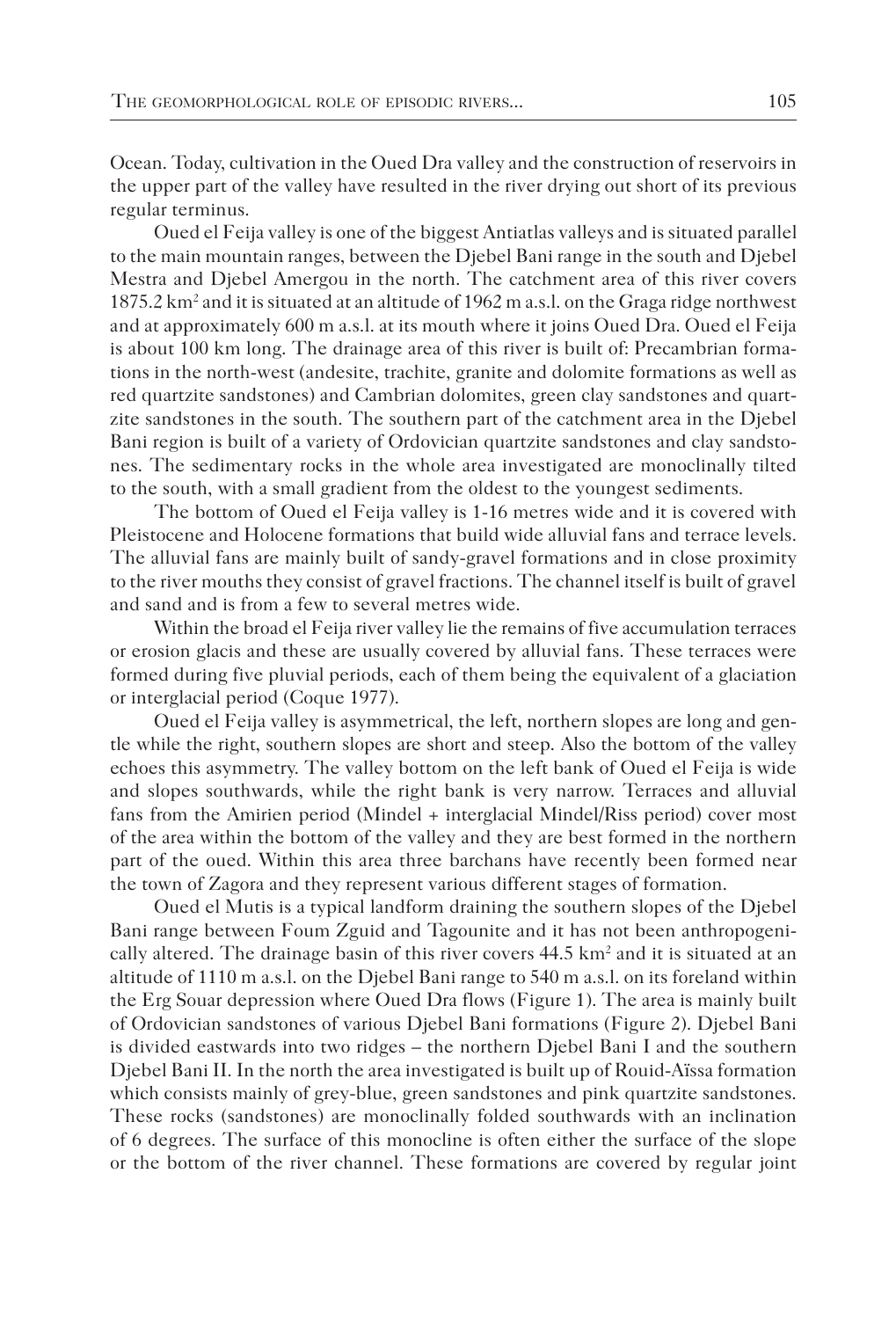

Figure 3. Structure and typology of the Oued el Mut channel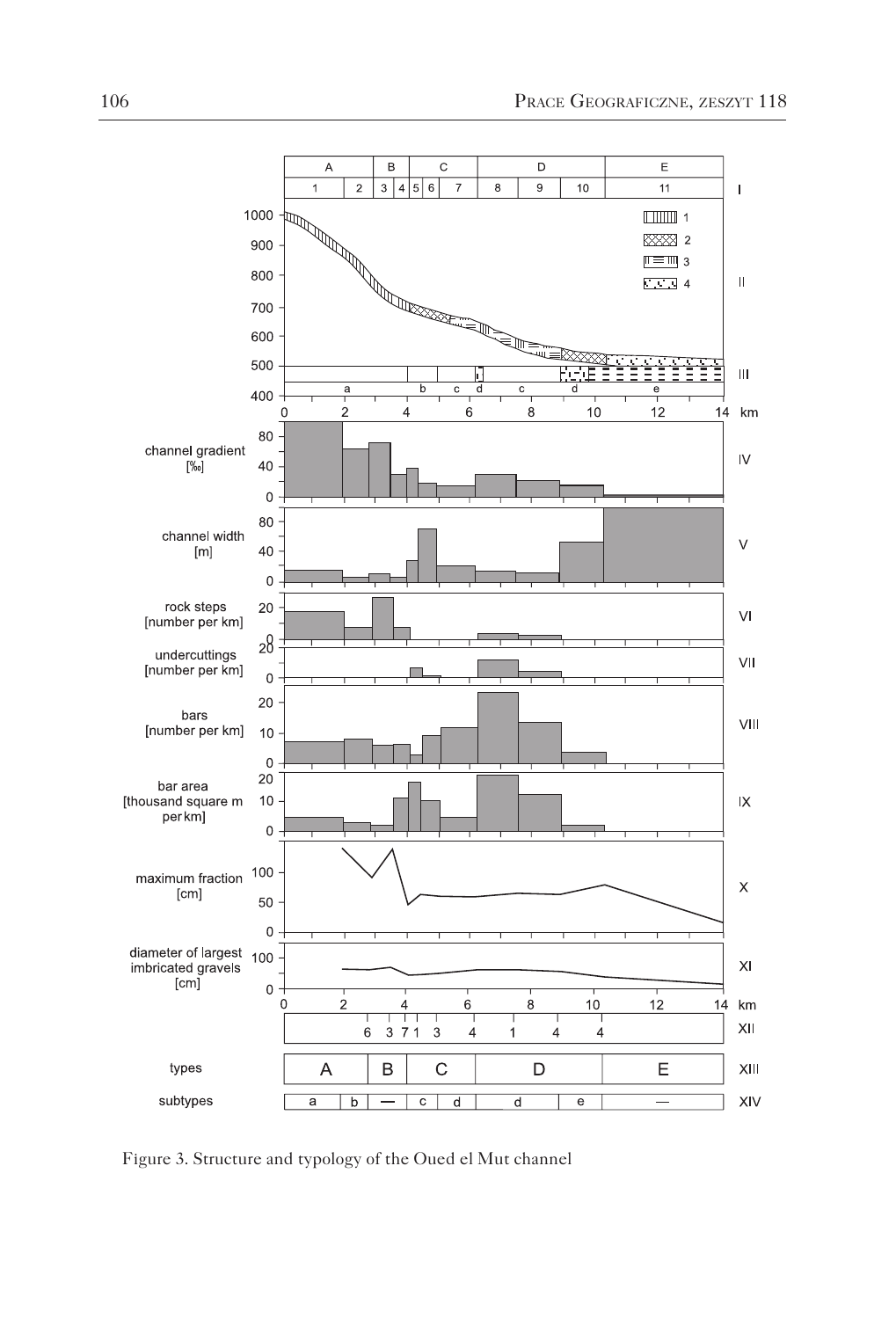fractures. Cracks along the joint fractures are widened by weathering processes. Water flow lines and watercourse channels tend to develop along the zones of weakness (cracks). According to a geological map based on research by Destobres these formations feature a system of numerous regular faults (*Carte geologique du Maroc* 1989). Some of the lines on the map, however, do not necessarily seem to represent tectonic faults. Local rock formations are highly resistant to weathering.

On the Rouid-Aïssa formation the Ordovician upper Ktaoua formation is aligned monoclinally. It is a series of very non-resistant grey-green clays with thin sandstone veins. These formations build the lower part of a typical cuesta. On this series the Ordovician Lower Bani II formation is monoclinally aligned. These are mainly pastel-coloured sandstones and quartzite sandstones. Within these formations, Jurassic dolerite intrusions occur locally in the area investigated as dykes and sills. The Upper Bani II formation is situated monoclinally southwards. It is built of sandy sandstones of various grain sizes and more resistant quartzite sandstones containing conglomertes. These last formations are very resistant. At the base of Djebel Bani fragments of five levels of accumulation terraces or sedimentary glacis occur and they are usually covered with alluvial fans. These levels had formed during the five pluvial periods from the oldest to the youngest respectively: Saletien, Amirien, Tensiftien, Soltanien, Rharbien (postglacial) (Coque 1977, *Carte geologique du Maroc* 1989).

The area between the base of Djebel Bani and Oued Dra is built of sandy alluvial gravel formations and mobile sands that occur in the Erg el M'hazil, Erg Abilia and Erg Souar regions.

The area discussed, in the Djebel Bani region, is situated in an extremely dry climatic zone. The average annual precipitation for the meteorological station in Zagora is from 40.7 mm (Capot-Rey 1953 – based on the period of 1931-1945) to 59.7 mm (Dubief 1963). For the Tagounite station (which is situated the closest to the area investigated) the average annual precipitation is 52.9 mm (*Rapport Hydrologique sur la région de l'Oued Dra* 1969 – based on the period of 1932-1967). In general the average annual precipitation on the Atlas foreland is between 35 mm and 100 mm (Przybyłek 1993). Potential annual evaporation in the area investigated is approximately 3000 mm. The highest monthly precipitation values throughout the decades are up to 11.8 mm

Figure 3. Structure and typology of the Oued el Mut channel

*Explanations*: I – Number of reaches, II – longitudinal profile: 1 – rock outcrops, 2 – rocky river channel with accumulation zones, 3 – channel cut in coarse sediment, 4 – channel within an alluvial fan, III – geology: a – Rouid-Antissa formation, grey-purple and green sandstones and pink quartzite sandstones, b – upper Ktaoua formation, grey-green sandy clays, c – lower Djebel Bani II formation, pastel-coloured sandstones and quartzite sandstones, d – upper Djebel Bani II formation, sandy sandstones of different grain size and quartzite sandstones with conglomerates, e – formations of the accumulation terraces or accumulation glacis with alluvial fans,  $IV - gradient$  of the river channel,  $V - width$  of the river channel,  $VI - number$ of rock steps per1 km, VII – number of cutbanks per 1 km, VIII – number of sediment accumulation zones per 1 km, IX – size of the sediment accumulation zones in  $m^2$ -per 1 km, X – maximum fraction in cm, XI – diameter of largest imbricated gravels in cm, XII – number of borders, XIII – river channel types, XIV – river channel subtypes.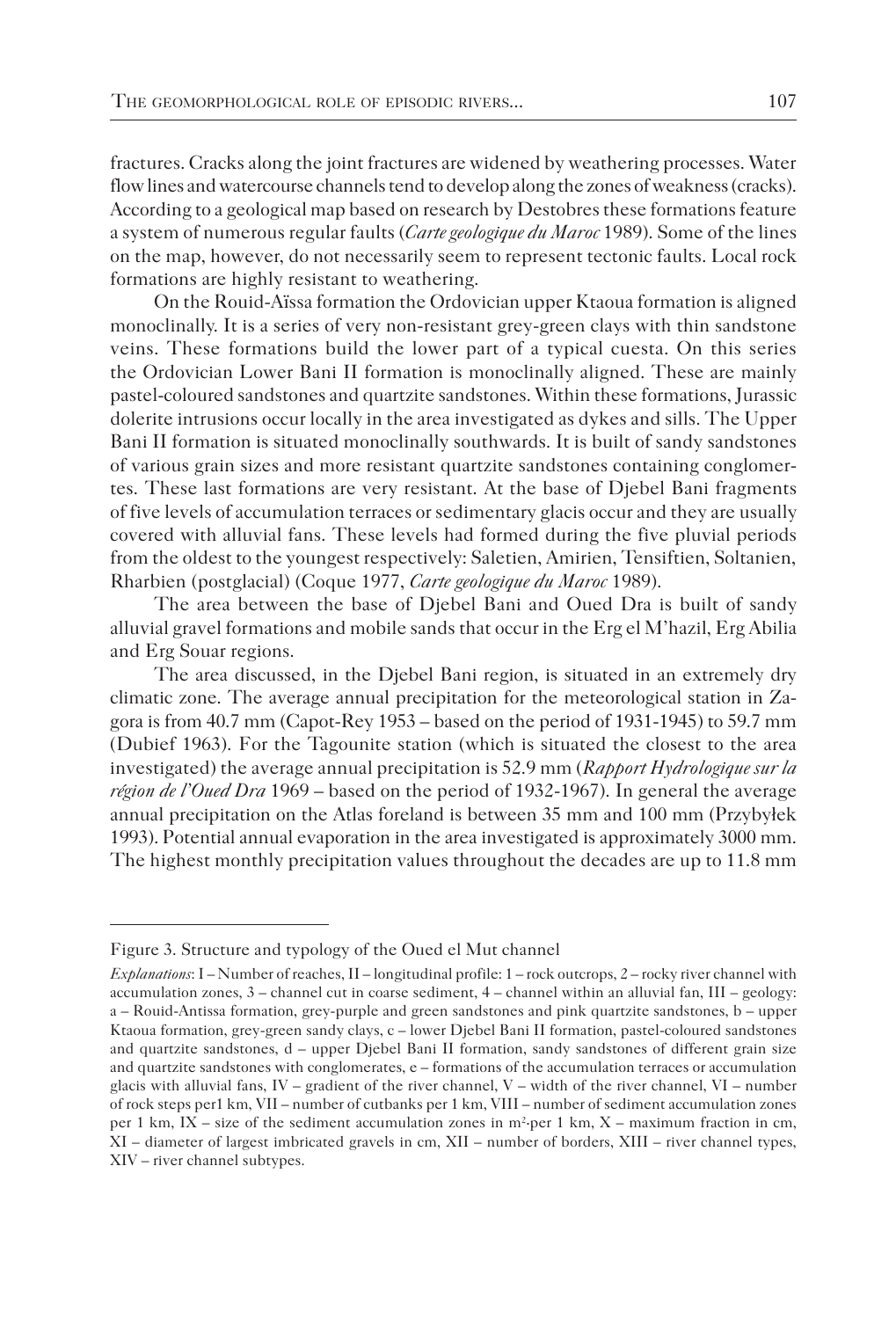and precipitation takes place from September to December. According to R. Capot-Rey (1953) over 30 mm precipitation can take place within 24 hours in autumn and winter. Such events are usually violent storms and they can exceed the average annual precipitation values. From the geomorphological point of view this kind of precipitation is the most important because it forms episodic and ephemeral streams which remodel their channels. According to M.A. Roche (1973) flood water flow in the Saoura river occurred 40 times in the years 1901-1967 i.e. approx. every 1.7 years. In the years 1901-1950 the duration of water flow in the Guir and Saoura oueds on the Atlas foreland was approximately 13.5 days a year (Dubief 1963). Comparing the age of the channel forms of the Oued Dra channel in the Mhamid area and the forms of the Oued el Mut channel it is possible to conclude that the oueds in the Djebel Bani area carry water less often, possibly once every few years. Thus it seems possible that the river channels are remodelled at that time, as is the case in adjacent areas (Bousnina 1977, Przybyłek 1993, Dłużewski et al. 2000).

According to R. Ambroggi and G. Choubert (1952) water is not present very often in Oued Dra in the Mhamid area and is present even less often in the Iriqui Lake area as a result of very strong evaporation (Figure 1), irrigation in the upper parts of the valley and the infiltration in the river valley.

#### **4. Characteristics of the river channels investigated**

The channel of the el Mut river valley which was investigated is very varied. This applies both to its longitudinal and cross-section profiles as well to the run of the channel (Figure 3). The course of channel reaches 1-10 clearly follows the overall pattern of the valley whose meandering nature corresponds to the structure of the bedrock. In reach 11 the river channel has cut into a wide alluvial fan on the Djebel Bani foreland. In the first four reaches of the channel the form corresponds strictly to the tectonics of the area investigated. The river channel shape and forms are strictly connected to the joint fractures and tectonic faults which occur in the area. The shape of the river channel in those first four reaches can thus be described as meandering or even zigzagging. In reaches 1-2 the river channel is situated on the bottom of a 10-15 m deep valley. The width of the valley varies from 5-15 m and locally it is only 1-2 m (Photos 1, 2). This valley is formed in sandstones that are aligned monoclinally southwards. The slopes of the valley are steep, usually vertical in the upper part of the valley turning into approximately 31 degree talus slopes further down the valley. The bottom of the channel is a rock floor with a 6-7 degree inclination (Photo 2). The rock floor is divided by 0.5-2.5 m high rapids, locally the rapids can be even 3-4 m high. Below the rapids 0.5-1.0 m deep plunge pools are formed, locally even 2-3 m deep.

In reaches 3-4 the channel is either straight or meandering, but the overall valley features are relatively poorly formed. The bottom of the valley cuts into cracked quartzite sandstones and quartzite formations tilted monoclinally towards the south. The river channel analysed cuts slightly through inclined sandstone outcrops that build the southern slope of Djebel Bani (Photo 3). In the lower part of reach 3 a bifurcation of the river channel takes place within the wide alluvial fan. During floods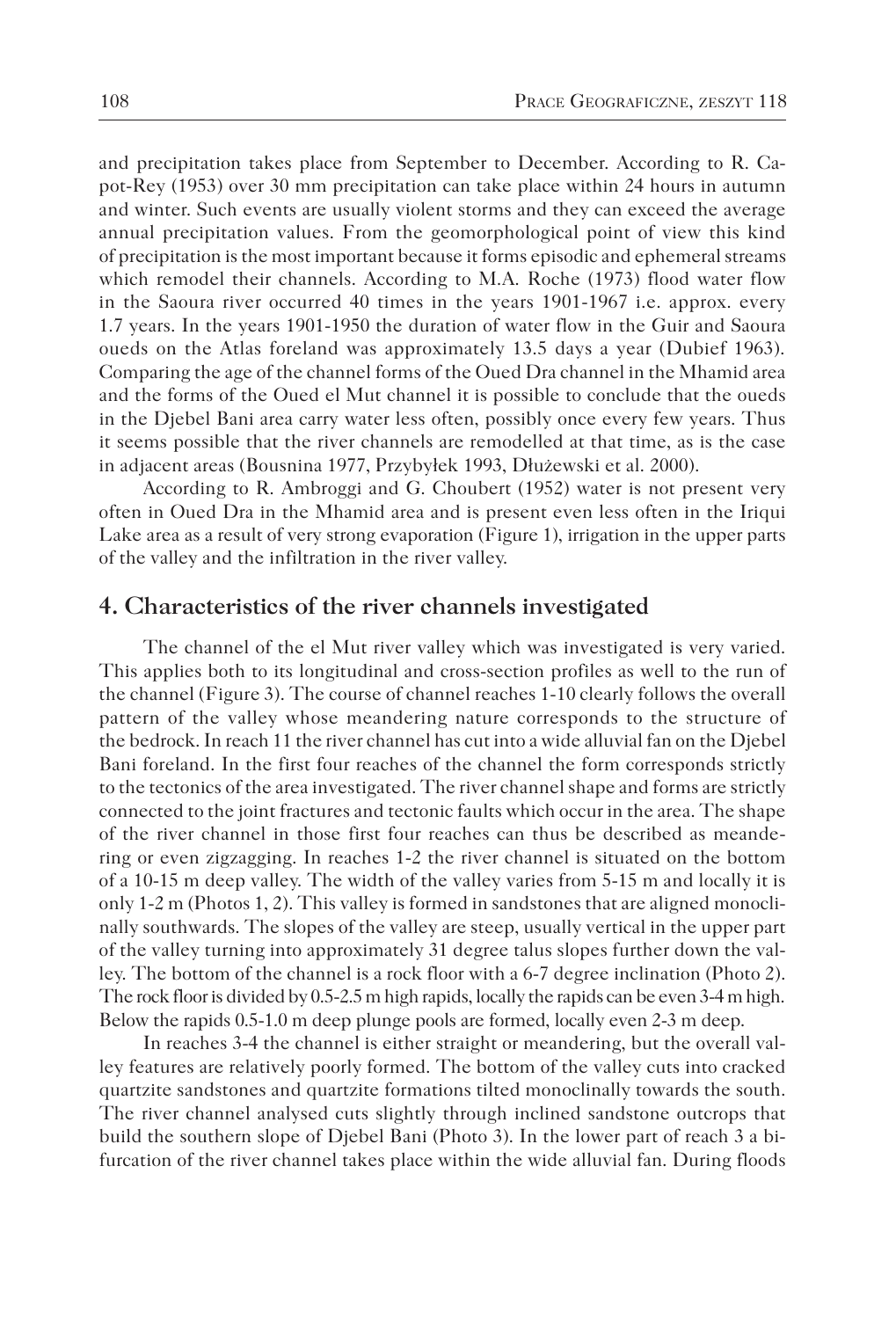the water can be divided into two streams also flowing into the adjacent river which belongs to the drainage system of the Oued el Mut. In reach 4 the channel is moulded in a broad bowl-shaped area which has developed on the contact zone between resistant sandstones and softer clays (Photo 4). In the lower reaches 5-7 the valley widens as it cuts through softer formations and the river channel becomes braided (Photo 5). Within the river channel along the river banks, small single bushes grow together with acacia trees. Lower down, in reaches 8-10, the channel is meandering (Photos 6, 8). In the final part of reach 9 the channel cuts into solid bedrock and features isolated accumulation zones. In reach 10 the river channel is filled with coarse sediments (Photo 8). In reach 11 the channel is braided within the wide alluvial fan (Photo 9).

The longitudinal profile of the Oued el Mut channel is as follows: convex-concave-convex-concave (Figure 3) and it corresponds to the bedrock structure. In the upper part of the river bed (reaches 1-3) the channel cuts through solid rock – Rouid-Aïssa formation sandstones – which form numerous rapids. In reach 4 the profile is concave which is connected to the outcrops of softer clays of the upper Ktaoua formation in the bedrock. Reaches 5-6 of the river channel are formed within the clays of the upper Ktaoua formation (Figure 3). Reach 7 cuts through quartzite sandstones of the lower Bani II formation. In this section rock floors up to 1 m high alternate with accumulation zones in the form of broad rubble bars. Following this there is an abrupt increase in the channel slope on sandstone outcrops. These are sandstone formations of various grain sizes and quartzite sandstone with conglomerates. In the lower sections of the river channel (reaches 8-9) quartzite sandstones occur and the channel alternately cuts through solid rock and river rubble. Rare and small rapids occur in this area (up to 0.5 m high) together with small depressions and pools (0.5-1.2 m deep). Below that section the channel cuts through river rubble and coarse sediment. In reach 10 the sediment is of coarse fractions up to even 1.0 m (average 2-20 cm) diameter. In section 11 the sediment fraction decreases in size – 10-20 cm and later 2-5 cm and sand fractions. In reaches 10-11 the channel is very straight without large curves or meanders.

The gradient of the slope is greatest in the first three reaches (Figure 3) lying in the range 60-100‰. The gradient decreases to 16‰ at the end of reach 7 and it increases again in reach 8 to 30.8‰. In the lower reaches the gradient decreases to 1.4‰. The influence of the tributary streams on river velocity and gradient as well as on the shape of the longitudinal profile has not been determined.

The cross-section profile of the Oued el Mut channel is usually tapered, but can also turn into square or triangular shapes. It is only irregular in the braided reach. Also the width and depth of the channel vary. In the rock reaches the average width is between 4.5 and 15 metres, locally even only 1-2 metres while in the alluvial reaches it is much larger. In reaches 5-7 the channel is 22-70 metres wide while in reaches 10-11 it widens out to reach from 55 m to over 100 m. The banks of the river are highest in the rock reaches (1-11 m). The varied character of the channel within different reaches seems to influence the sediment transport conditions.

Bars and undercuts are most common in the meandering reaches in the middle part of the longitudinal profile (Figure 3). The number of bars per 1 km regularly increases along the course of the channel until reach 8, then the number of bars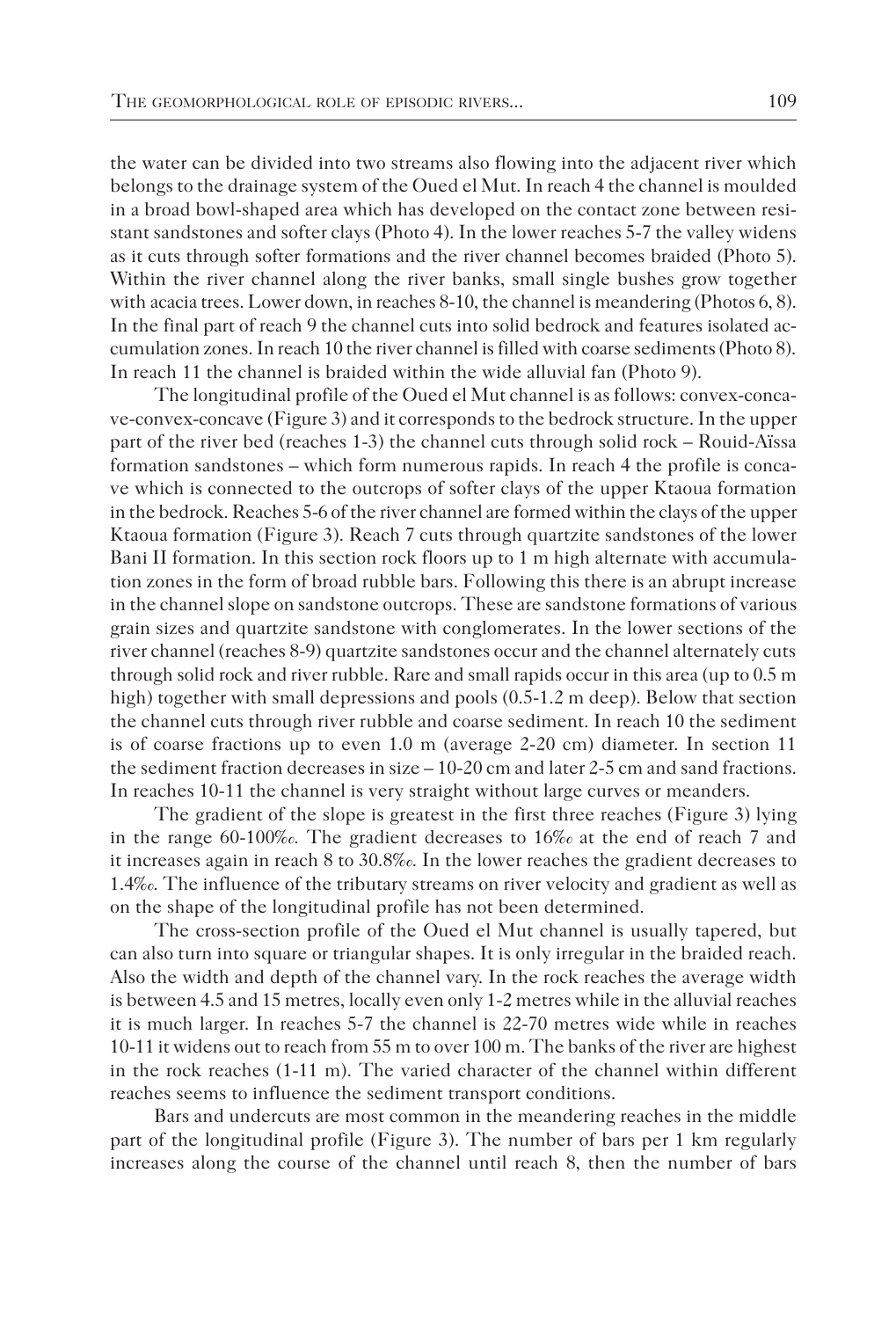decreases to the base of Djebel Bani. In reach 11 it is extremely difficult to estimate the number of bars as the numerous episodic channels on the wide gentle sloped alluvial fan are very vague. Small unevennesses made it impossible to count and measure single channel units and that is why there is no indication of this section on Figure 3. The sediment deposition area is the largest in reach 11, perhaps up to 100000  $\text{m}^2$  per km. Reaches 4-6 do not have a big number of bars yet the dimensions of the landforms occurring there are very large. Three sediment deposition zones can be described within the longitudinal profile of the Oued el Mut channel. They are divided by erosion zones or zones of clastic material accumulation. The first deposition zone is – reaches 4-6, the second – reaches 8-9, and the third – on the alluvial fan in reach 11. The large number of undercuts in reaches 5-9 is linked to the meandering character of the channel in those reaches, and the biggest number of undercuts is situated in reach 8 (Figure 3).

The maximum sediment size fraction of the rubble rapidly decreases down the channel profile (Figure 3). In reaches 1-2 the maximum fraction of the sediment decreases from 1.38 to 0.89 m and then it increases again in reach 3 up to 1.36 m, in reaches 4-10 it increases from 0.45 to 0.81 m which is no doubt connected to the higher velocity of the episodic river in those reaches. Within the whole of reach 10 the bottom of the channel is covered with coarse sediment. This material has been carried from the upper reaches of the river or, occasionally, from the valley itself. In the upper reaches of the river channel, only in reaches 5-6 is the bottom of the channel covered with material of various sizes. The channels cutting through this material are from 0.5-2.5 m deep and up to 100 m wide. In reach 11 the maximum sediment fraction size decreases considerably. At the beginning of this reach it is up to 20 cm and then it decreases to a few centimetres and it is mainly sandy-gravel sediment.

## **5. Structure of the Oued el Mut channel**

After a detailed analysis of the Oued el Mut channel together with the channel sediment an attempt has been made to explain the rules of channel formation. A typology of the channel reach based on the channel reach border method (Kaszowski, Krzemień 1999) has been carried out. Based on the qualitative and quantitative properties of the river channel as well as on the properties of the bedrock, the typology for the basic reaches of the river channels investigated has been described (Figure 3). Then the trends of all the channel properties have been analysed and the number of reach-boundaries (characterised by a given trend) has been determined. Later the boundaries were validated. Main channel-type boundaries were found to be the most common with the subtype boundaries following in frequency (Figure 3). Five channel types have been determined in the fluvial channel system of Oued el Mut. They were indicated by letters A-E. Each of these types features a certain dominant function. Moreover 5 sub-types have been determined ("a"-"e") that slightly differentiate the main river channel types.

**Type A** is a typical modelled episodic river channel that was once subject to gully erosion (Photo 1, 2). It cuts through solid bedrock. Locally it is covered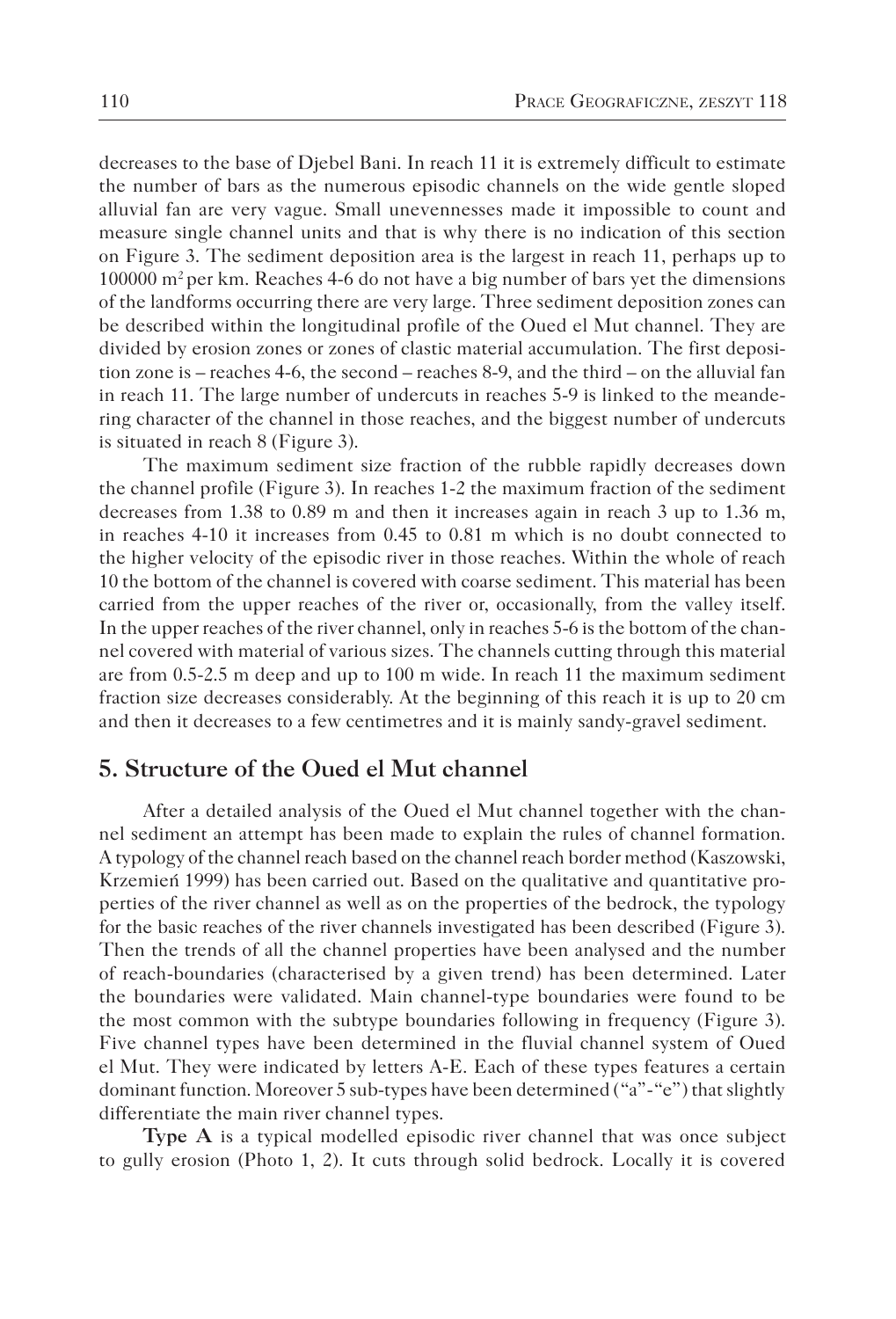by coarse sediment transported during violent precipitation events or transported from the valley slopes. The channel is usually deeply cut into a deep valley forming a gorge. In the channel type discussed there are two sub-types – "a" and "b". The "a" sub-type channel is wider and with a bigger number of rock rapids which are mainly formed on rock bars. Water can occur locally in the middle section of reach 1 in pools formed on cracks and fractures. These are very weak water sources that give birth to small water flows that do not exceed 100 m in length. They provide water for people and goats. Oleanders and a palm tree are found in the channel nearby. The channel banks are built of various material fractions with spaces between boulders filled with fine material and sometimes even with silt. The whole site appears, as if it has recently been subject to a mud-rubble flow but after close examination the sediment turns out to be well-cemented. The "b" sub-type channel is narrower and deeper and it corresponds better to the bedrock – deep gorge, the areas near the banks are more strongly eroded as they are less-resistant. Undercuts and overhangs are quite common in this reach of the channel, which contains little bedload.

**Type B** constitutes reaches of channel (3-4) that are very shallow cutting through quartzite sandstone and quartzite which are inclined monoclinally southwards (Photo 3). This type of channel is formed in solid rock and it usually has rock floors. Only locally, in reach 3 can a sediment accumulation zone be seen. An alluvial fan can also be found where the channel bifurcates. During heavy rains, a portion of the water and clastic material is drained into an adjacent valley, as indicated by visible traces of water and sediment flow.

**Type C** is represented by three reaches of the river channel formed mainly in alluvia in very fine material (0.1-20 cm). The largest amount of sandy or sandy-gravel sediment can be found at the bottom of the channel in reach 5. The channel cuts through softer grey-green clays on the bottom of a wide valley (Photo 5). It is a braided channel, 70 metres wide, transformed only during heavier precipitation events. Single acacia trees and thorn scrub grow locally on the channel banks, stabilising them. The "c" channel sub-type is wider and typically braided. The "d" channel cuts into alluvia and sometimes into solid rock. Numerous small sediment accumulation zones occur in this type of channel.

**Type D** is a meandering river channel. It corresponds to a curved valley shape (Photo 6, 7). The channel is cut in solid rock, only locally the bottom is filled with a thin layer of sediment. Rock undercuts occur (8-12 m high) on meanders which supply weathering material into the bottom of the channel. In the sub-type "d" channel numerous bars occur and its area in reach 8 is nearly  $18000 \text{ m}^2$  per km (Figure 3). Single small acacia trees grow within reaches that contain bars. The bottom of the sub- -type "e" channel is covered with coarse sediment. The rocky slopes of the valley are an indication of the thin layers of alluvia at the bottom of the channel.

**Type E** is represented by reach 11. The channel is braided (Photo 9) with weakly-developed channels across a 100-metre wide area. The size of sediments decreases from sandy-gravel-boulder to sandy-gravel and, on the extension of reach 11, the material is only sandy. The inter-channel areas are covered by scattered patches of xeromorphic vegetation. In the more southern sections of Djebel Bani larger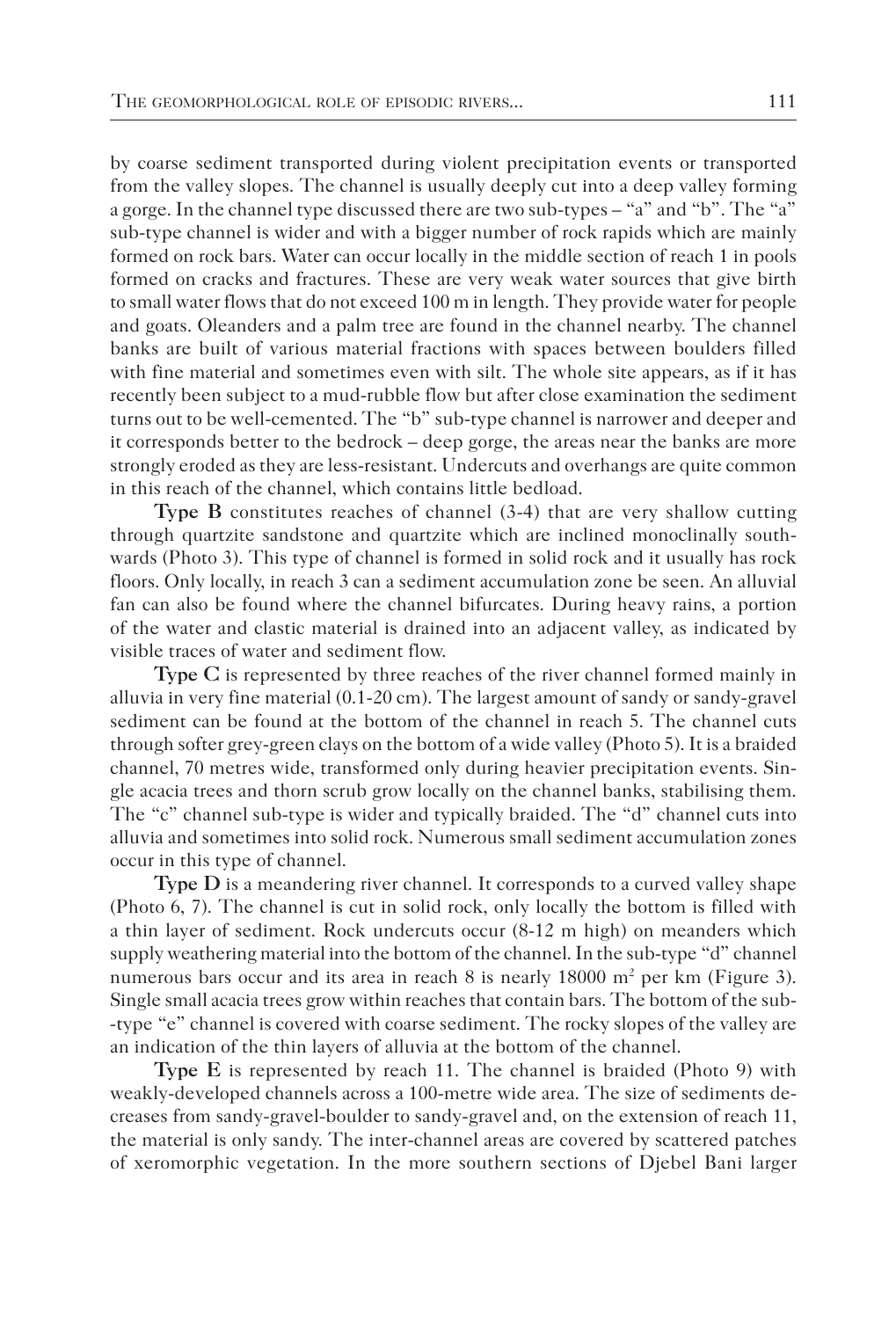areas of the wide alluvial fan are covered by scrub. It is rather difficult to determine sub-types within this river channel type.

In general the structure of the river channel follows that of the valley as it dissects a descending series of cuestas, which is why the channel itself matured in several reaches simultaneously in relation to the local erosion base.

# **6. The formation of Oued el Feija channel and its tributary river channels draining the Djebel Bani range**

Oued el Feija channel is very homogenous. It usually cuts through pebbly sandy-gravel formations (Photo 10). It is from a few to several metres wide yet it is very shallow. Locally it deepens to 3-4 m near Zagora. It has long braided reaches, but this feature of the river channel becomes particularly strong along the last 40 km and especially between the vicinity of Zagora and its confluence with Oued Dra. The channel of this episodic river is close to type E in The Oued el Mut channel system. Yet it is bigger and deeper. In the longitudinal profile of this river the size of the fluvial material decreases clearly from sandy-pebble to sandy-gravel (Photo 10). The inter-channel areas are covered with scattered patches of scrub. This river channel is a source of aeolian material over its whole length even during very weak winds, almost every wind blow moving the material. During field research the process of blowing out of the material by wind has been observed (Photo 10). The sandy-silt material has accumulated in the channel and also on the wide terrace area from the Amirien period (Mindel) near the town of Zagora where barchans are formed and occur in various stages of development. The distribution and formation of barchans indicates the increase of the aeolian deposition processes in this area. Tributary oueds draining the northern slope of Djebel Bani are short (approximately 1.5-3.0 km) (Photo 11). They flow through the scarp face part of the cuesta. They conform to the bedrock properties forming wider or narrower channels. Their longitudinal profiles are irregular and have a very steep gradient from 133 to 200‰. The channels are cut mainly in solid rock and the streams only form small alluvial fans with shallow channels at their mouths. They can be described as channels of the A and B types (el Mut river channel system). Yet the bottoms of these channels are steeper and covered with a greater amount of sediment. During heavy precipitation events water together with clastic material does reach Oued el Feija. Coarse sediment is usually deposited on alluvial fans while finer sediments (sandy-gravel) reaches Oued el Feija.

The oueds draining the northern slopes of Djebel Bani represent the A and B types of river channel and within the river system of el Feija, they change their channels into type E.

#### **7. Dynamics of the river channels**

The dynamics of the river channel can be determined on the basis of the general stage of development of the channel and channel landforms together with the material that the river carries during high water flows.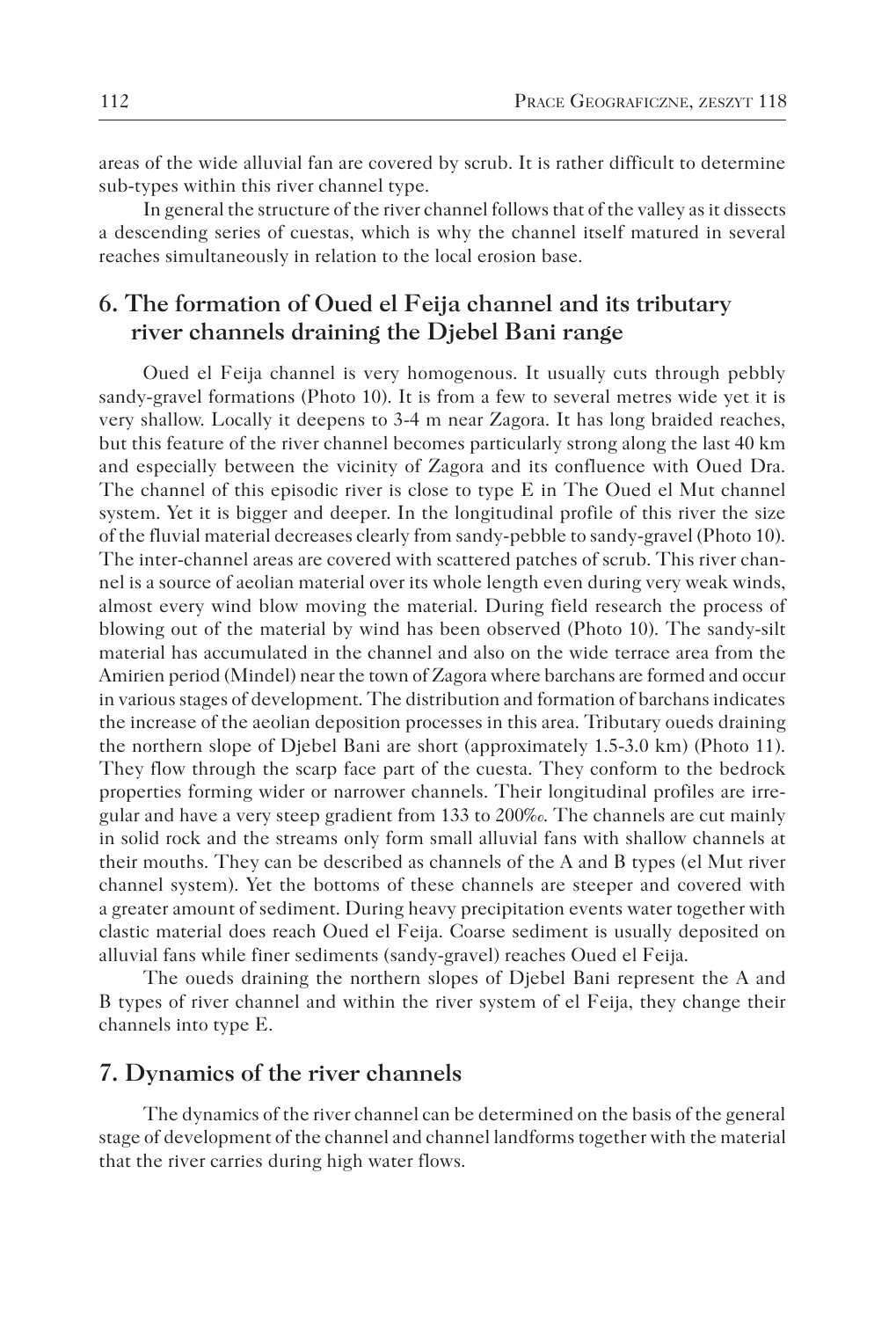There are both rocky and alluvial reaches in the longitudinal profile of the channel (Figure 3). Until reach 9 the channel is usually formed in solid bedrock. Only reaches 5-6 and 10-11 are cut through alluvial sediments. In the rocky reaches the bottom of the channel is a rock floor with local sediment accumulation zones which are situated in the wider parts of the channel or below deep plunge pools. In reaches 7-9 rock floors are divided by typical sediment bars 1-1.2 m deep. In meandering reaches bars usually occur below the meanders. The bar sediment usually consists of quartzite sandstone and pink quartzite. In the alluvial reaches the sediment size is smaller, especially in reaches 5-6 where most of the sediments are fragments of clay schist and local sandstones. This material is eliminated very quickly as it is subject to crumbling and splitting and it is not present in the lower parts of the channel. In reach 10 the bottom of the channel is covered with rubble transported from upper parts of the river channel. The shape of the valley together with the shape of the slopes allows one to conclude that the sediment can be up to 2-2.5 m thick. At the base of Djebel Bani, in reach 11, the sediment cover can be deeper and the fluvial material is of smaller size i.e. 1-20 cm at the beginning of this reach down to 1-5 cm at the end.

Special attention was given to bar formation and imbrication forms during field research in Oued el Mut channel. This material is a good indicator of transport and flow conditions during floods as well as of the transport capacities of the episodic stream. The imbricated sediment must have been carried during the last flow. Investigation and measurements show that this episodic river can carry a very large amount of coarse sediment during precipitation events (Figure 3). In reaches 1-4 the sediment size is from 0.45-1.38 m, in lower reaches the size of the sediment increases up to 0.81 m in reach 10 and then rapidly decreases to 0.2 m in the alluvial fan of reach 11. It is most probable that coarse sediment is rarely transported, and then only during high precipitation events and such sediment is then only transported short distances. The formation of sedimentary bars and the sediment on the bar surfaces can indicate such events. Only small pebbles of 15-25 cm can be transported longer distances in the river channel.

The river channel investigated has mainly been modified by gully erosion, redeposition and local lateral erosion and then only during floods following high precipitation events which take place every few decades. The field research shows that the contemporary modelling of the Oued el Mut channel differs along the longitudinal profile of the channel. The Djebel channel is probably also subject to much more frequent remodelling during less significant precipitation events because of the high altitude of Djebel Bani and the high gradient of the river channel (100-30‰) in reach 1-4. The presence of springs in reach 1 provides evidence for this hypothesis, as well as the cemented covers building the channel banks which reach up to 1.0 m (height) and the very long reaches of rocky river channel deprived of fine sediment. This reach ends with an alluvial reach of type C where a clearly braided channel can be found. The fluvial forms are much less visible at the end of the reach of type C. The cemented fluvial covers within the channel banks are only present in reaches 1-2.

According to S.A. Schumm's fluvial model (1977) the fluvial system can be divided into three functionally differentiated ideal zones: a sediment supply zone,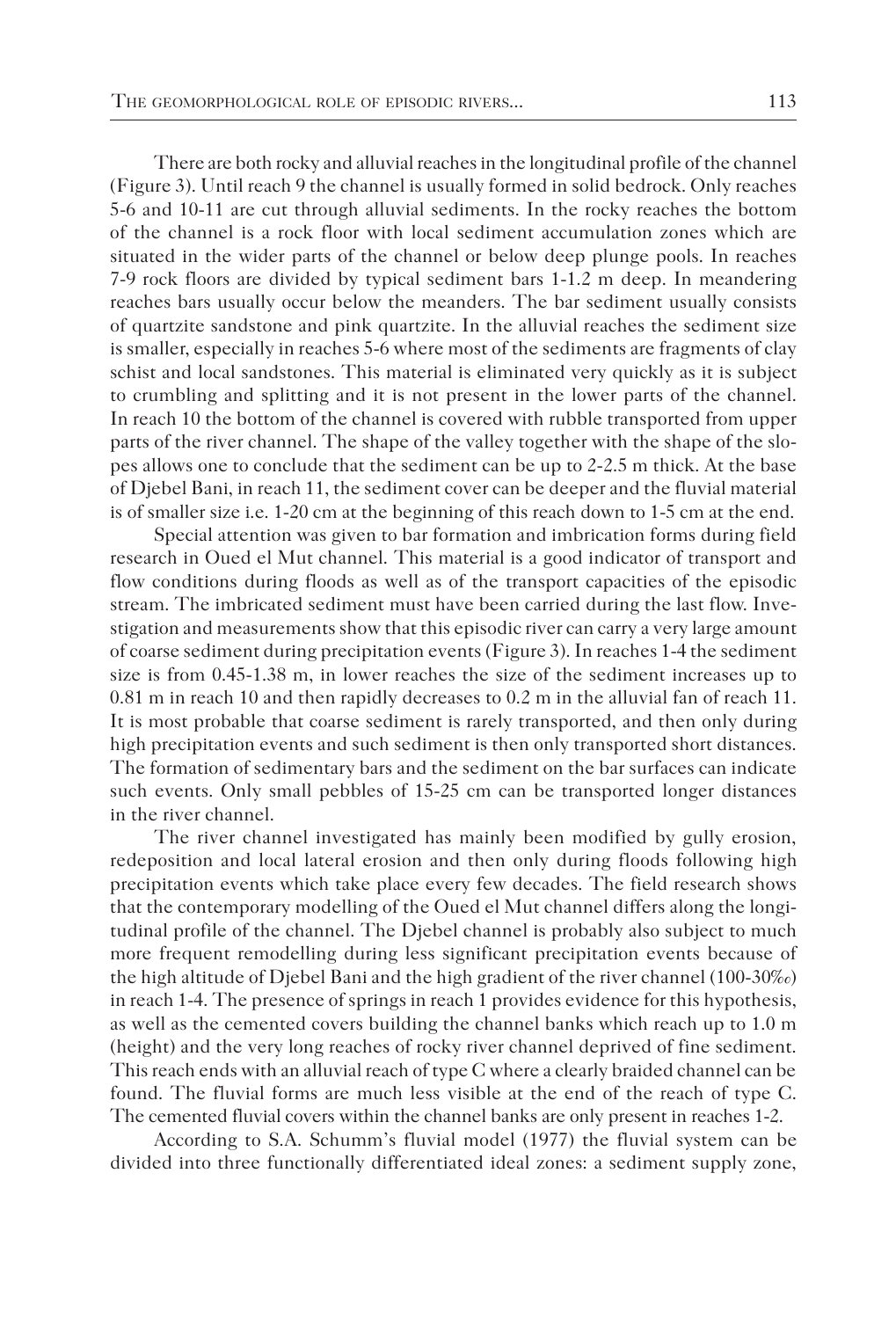a sediment transport zone and a sediment deposition zone where sediment is accumulated on the foreland of higher elevated ground, on the alluvial fan or within a delta. It is possible to apply this model in general terms to the area investigated. The headwaters of the Oued investigated usually constitute a sediment supply zone, reaches 8-9 are the sediment transport zone and the sediment deposition zone starts from reach 10 onwards. A more detailed analysis should take into account the diversity and compound character of the fluvial system investigated. In terms of its relief and geological structure the upper functional zone consists of two main sections: the first–including reaches  $1-2$  – is the fluvial sediment supply zone. Reach 3, starting the second part is partially a sediment deposition zone yet both reach 3 and reach 4 also are a fluvial sediment transport zone. Reach 5 constitutes a sediment deposition zone, reach 6 – a zone of significantly softer weathering sediment – supply from the valley slopes. Further downstream, along reach 7, sediment transport prevails. Well formed sediment accumulation bars consisting of fine sediment occur within rock floors. Coarse sediment (above 0.6 m) can mainly be found in bars in the upper parts of the channel and it is a result of heavy rains. In these reaches the river channel is very well and regularly formed with typical gravel channels, pool zones and riffles (Leopold et al. 1964). In this channel reach riffles are the equivalent of rubble bars and pools are the equivalent of bowls. A different set of landform features is found along reaches 9-10 with relatively well-developed channel sections divided by a zone accumulating the coarsest transportable fraction material. Those are called channel steps (Bowman 1977) and they particularly often occur in reach 10. Zones of greater sediment accumulation also have a steeper gradient and these are zones of coarse sediment accumulation during larger water flows. In arid regions such zones have been well documented in the mouth areas of the episodic streams flowing into the Dead Sea (Bowman 1977). According to D. Bowmann (1977) the presence of channel steps is an indication of a transition point within a channel between the headwaters where unsorted sediment prevails and the lower part of the river where the sediment is usually well sorted. The presence of rapids is thus a mechanism regulating the deposition of coarse sediment within a river channel and could be an indicator of the beginning of the sediment sorting processes.

In general the Oued el Mut channel is subject to stronger remodelling processes by gully erosion which can be demonstrated by the vast areas of rock floor within the longitudinal profile of the channel. Downcutting is particularly visible along reaches 1-4. These reaches supply coarse and fragmented sediment which is deposited in type C reaches of the river channel. The shape of the channel bottom shows that the river channel in the upper reaches is more often subject to remodelling than it is in the lower reaches. Rock floors deprived of any sediment are good evidence supporting this hypothesis. The transported sediment is deposited in the lower reaches of the river channel.

In the type C river channel (reaches 5-7) a reduction of the river velocity takes place in the braided channel. A very large supply of weakly resistant local sediment takes place in these reaches as well. In the lower parts of the channel more regular forms of river channel begin to be formed and thus the beginning of the sediment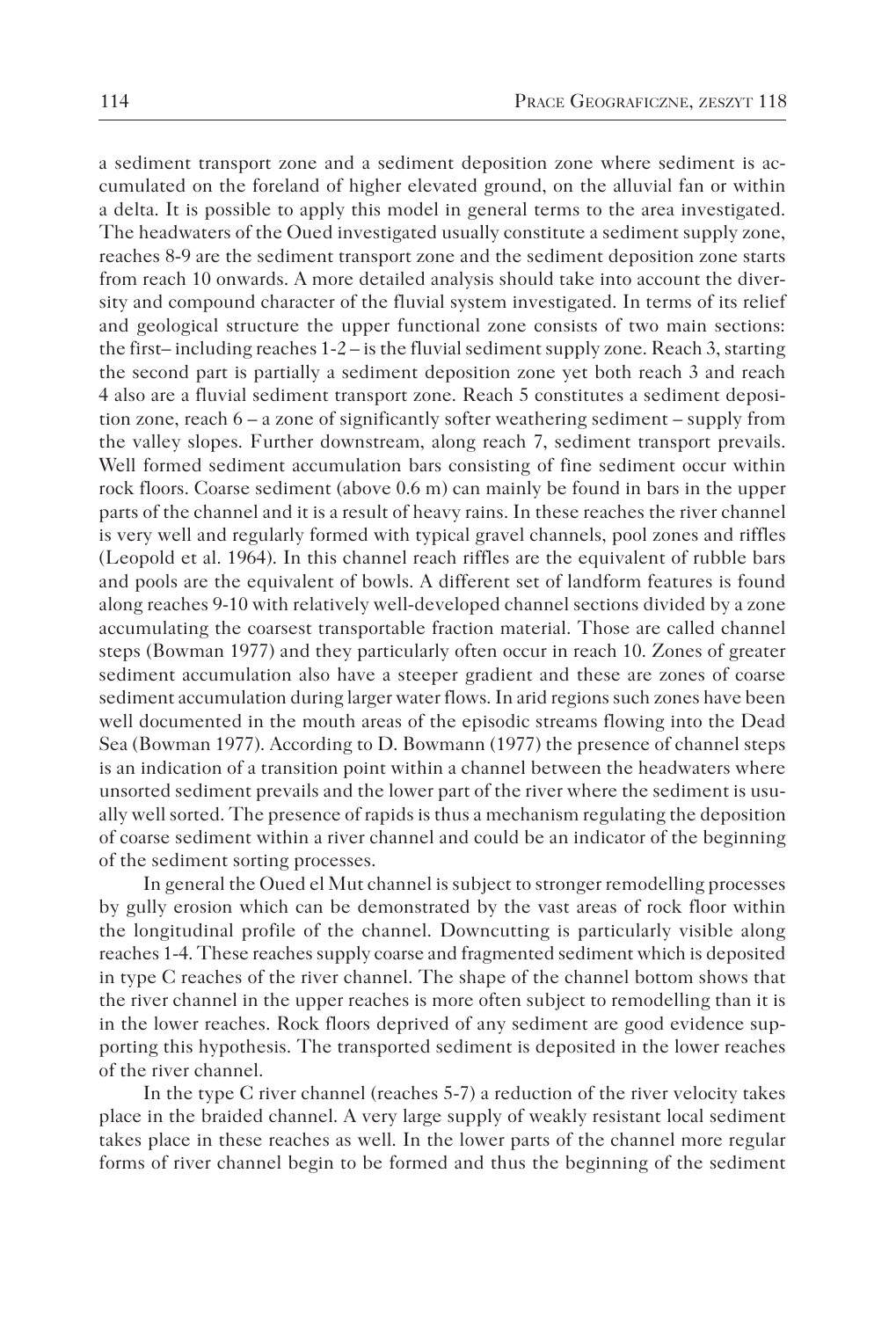sorting process takes place. In reach 11 the river velocity rapidly decreases together with the decreasing sediment accumulation zones. Single fluvial forms are weakly formed and shallow braided river channels can only be seen on the wide alluvial fan, although the channel banks are not clearly visible. It shows that fluvial modelling of this area seldom takes place. The channels of the larger oueds situated east of the Oued el Mut are usually much better formed.

Episodic streams draining the northern slope of the Djebel Bani range, like the streams draining the southern slope, have channels which are probably more often remodelled as a result of gully erosion. The vast areas of rock floors in the longitudinal profiles of these river channels could be an indication of this. Coarse sediment from these streams is transported to Oued el Feija. The morphology of slope channel beds, whether on the northern or southern slopes, including rocky steps clean-swept of any bedload, suggests that they are subject to more frequent remodelling than Oued el Feija. The displaced sediment is transported and deposited on the alluvial fans and in Oued el Feija.

## **8. Conclusions**

The structure of the river channels of the Djebel Bani region, both on the northern and southern slopes, is tightly linked to the main stages of relief formation of the monocline geology area investigated. The cutting of the scarp and dip areas of the cuesta is linked to the faults and joint fractures and to the lithology of the bedrock.

Four dominant morphodynamic reaches which can be seen in the longitudinal profile of Oued el Mut correspond to the relief and geological structure of the area. The first reach is connected mainly to the erosional cutting of the bedrock and to transport of the sediment into the wide valley bottom in the second section. In the second reach coarse sediment accumulation takes place together with the transport of very small size sediment to the lower sections of the channel. In the third reach erosional cutting of the bedrock takes place together with the transport of eroded material to the Djebel Bani foreland. In the final part of reach 10 coarse sediment is deposited while its smaller fractions are carried further out into a broad depression where the Oued Dra valley is formed.

On the northern slope river channel systems are less well formed and they are limited to the erosion zone within the rocky bedrock reaches. The streams transport various clastic material to the bottom of Oued el Feija. This sediment is rarely transported to the Oued Dra. In this zone more selective transport of finer sediments takes place and this sediment is transported lower along the river channel.

In general the morphological role of episodic streams and rivers draining the northern and southern slopes of Djebel Bani mountain range differs. On the basis of channel formation and tracks of water flow it is possible to estimate that only the biggest oueds on the southern slope carry sediment to the base of Djebel Bani and the sediment is better sorted in those channels. On the northern slope clastic material is deposited in Oued el Feija. On alluvial fans which are formed at the mouths of smaller oueds eeolian activity can clearly be seen, which, however, does not influence the visibility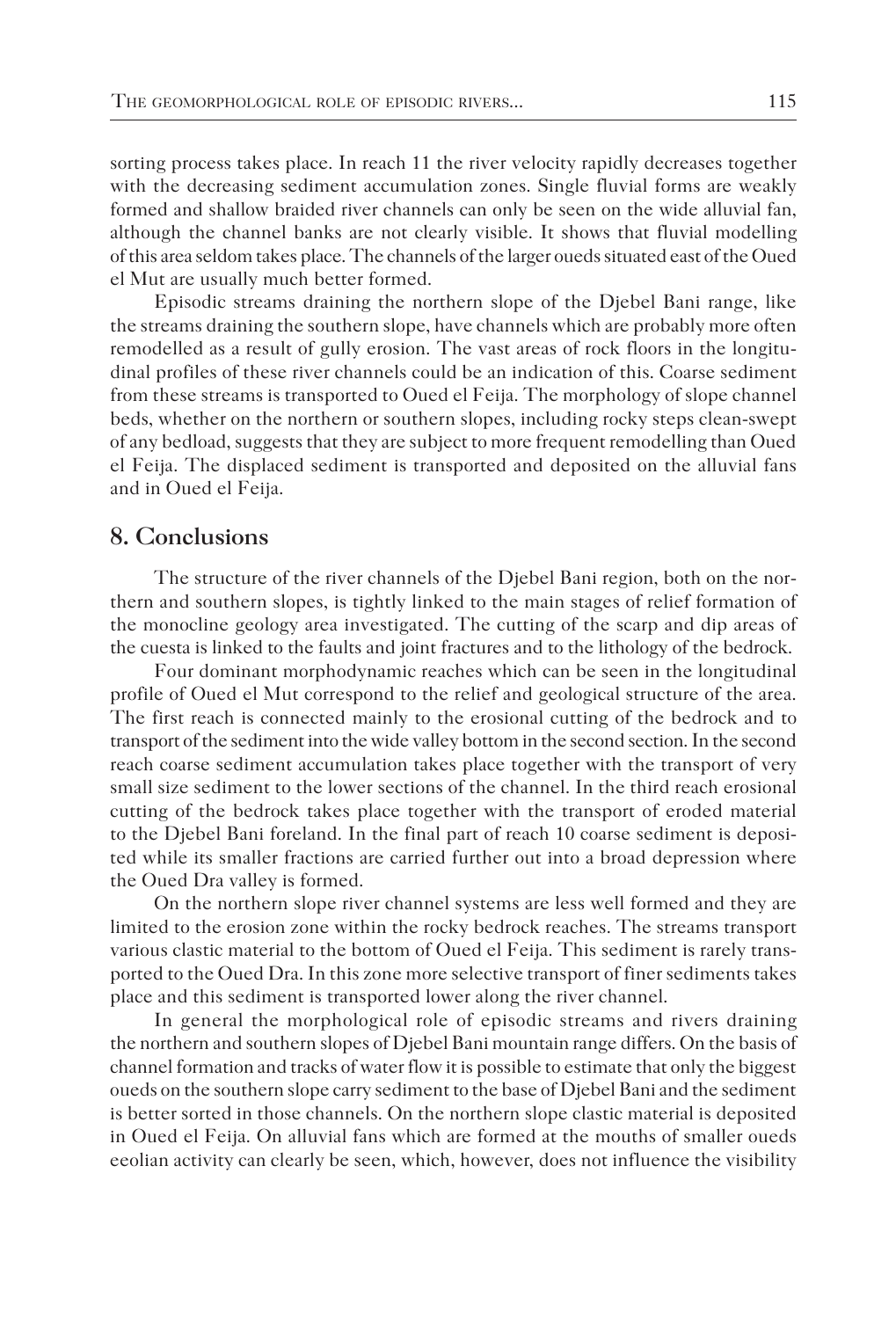of the fluvial forms. The role of the fluvial processes in the transport of coarse sediment to the Djebel Bani foreland varies over a long period of time. The size of alluvial fans from different periods also differs. According to the geological map of the region it is possible to estimate that the biggest role of the fluvial processes in the formation of the area took place during the Tensiftien pluvial period (Riss). The largest extant alluvial fans in the close vicinity of the area investigated are either of Holocene-age or contemporary. The morphological role of episodic watercourses draining the slopes of Djebel Bani involves erosional modelling of the river channels and transporting of the eroded material into the base of Djebel Bani during flow periods. The preserved alluvial forms show that those events do not occur often, approximately once every few – ten years and precipitation and flow events can only take place a little more often in the headwaters of Oued el Mut and the oueds on the northern slope.

#### **References**

- Ambroggi R., Choubert G., 1952**,** *Anti-Atlas et Valée du Dra*, [in:] A. Robaux (ed.), *Hydrogéologie du Maroc*, Notes et Mémoires, 97, Rabat.
- Bousnina A., 1977, *Les precipitations pluvieuses dans le sud est Tunisien*, Mémoire de C.A.R., Faculté des Lettres, Tunis.
- Bowman D., 1977, *Stepped bed morphology in arid gravelly channels*, Geological Society of America Bulletin, 88.
- Copot-Rey R., 1953, *Le Sahara français*, Paris.
- *Carte Géologique du Maroc 1:200 000*, 1989, Section: Zagora Coude du Dra Hamada du Dra, Ministère de l'Energie et des Mines, Direction de la Géologie, Rabat.
- *Carte Topographique du Maroc 1:200 000*, 1948, Coude du Dra, Feuille No LXXXII, Institut de Géographique National l'Annexe du Maroc, Rabat.
- *Carte Topographique du Maroc 1:250 000*, 1991, Masmuda, Feuille NH-30-9, Direction de la Conservation, Foncière et des Travaux Topographiques, Division de la Cartographie, Rabat.
- *Carte Topographique du Maroc 1:250 000*, 1991, Tissint, Feuille NH-29-12, Direction de la Conservation, Foncière et des Travaux Topographiques, Division de la Cartographie, Rabat.
- Coque R., 1977, *Géomorphologie*, Armand Colin, Paris.
- Dłużewski M., Dziurzyński T., Smolska E., 2000, *Współczesne modelowanie koryt rzek okresowych w południowej Tunezji na przykładzie Ouedu Gabes*, [in:] *Stacjonari ta Ekspierimentalni Dostidżenija Sydacznogo Relfoutworienija*, Lviv.
- Dłużewski M., Krzemień K., 2008, *Physical geography of the Coude du Dra region*, [in:] S. Skiba, K. Krzemień (eds.), *Contemporary evolution of the natural environment of the region between Antiatlas and Sahara (Morocco)*, Prace Geogr., IGiGP UJ, 118.
- Dubief J., 1963, *Contribution au problème des changements du climat survenus au cours de la période couverte par les observations météorologique faites dans le Nord de l'Afrique*, Arid Zone Res., 20.
- Kamykowska M., Kaszowski L., Krzemień K., 1999, *River channel mapping instruction. Key to the river bed description*, [in:] K. Krzemień (ed.), *River channels – pattern, structure and dynamics*, Prace Geogr., IG UJ, 104.